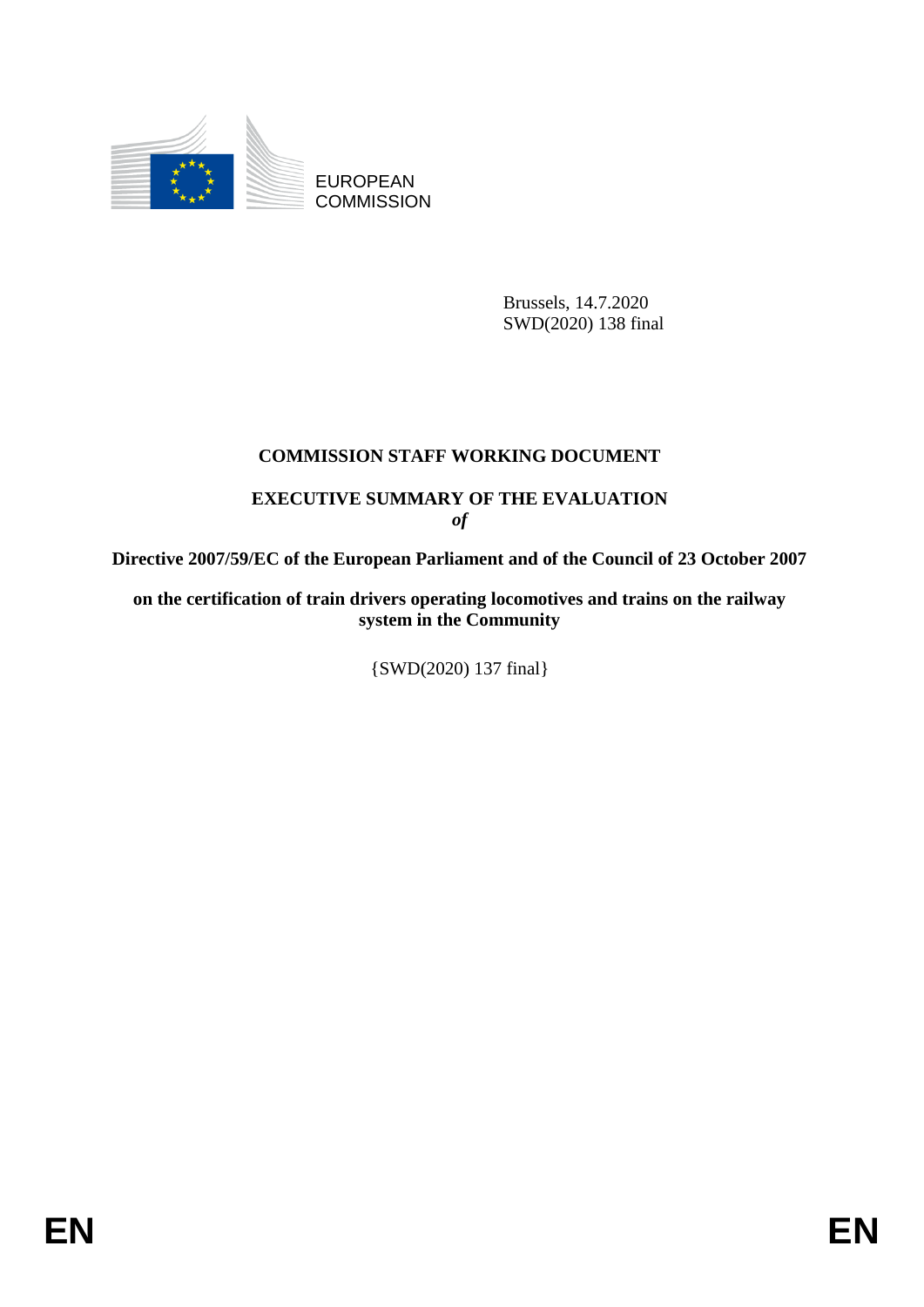## **EXECUTIVE SUMMARY**

In the past, in the absence of a certification scheme with EU-wide acceptability and comparability, train drivers licences and certificates obtained in a Member State were not recognized in another Member State. Hence, the train drivers had to undergo training and certification in each and every Member State they worked in. This situation led to considerable duplication with all the significant effort, costs and time involved.

The Directive 2007/59/EC on the certification of train drivers was intended to address the aforementioned patchwork of national solutions regarding the certification of train drivers by providing EU-wide acceptance and comparability of procedures. Its main objective is to facilitate the mobility of train drivers in the context of the increasing opening of the railway market while at least maintaining the current safety levels. The specific objectives were to define and implement common minimum requirements for certification of train drivers, their EU-wide interoperability and to streamline training. It is built in large parts on the "Autonomous Agreement on the European licence for drivers carrying out a cross-border interoperability service" of 27 January 2004 concluded by the sectoral social partners Community of European Railways (CER) and the European Transport Workers' Federation (ETF).

The Directive entered into force on 4 December 2007. It lays down conditions and procedures for the certification of train drivers operating rolling stock on the railway market of the EU.

The evaluation of the Directive was based on a series of questions focused on relevance, effectiveness, efficiency, coherence and EU-added value both in a general way as well as regarding specific provisions of the Directive.

The main source for qualitative data for the evaluation was the outcome of the stakeholders consultation, which included two elements, namely a public online consultation and the stakeholders meeting. The information gathered in the stakeholder consultation complements the findings from the report submitted in December 2013 by European Union Agency for Railways (ERA), as foreseen in Article 33 of the Directive.

The evaluation faces some difficulties in producing robust quantitative comparisons with the data from the impact assessment that was part of the Commission proposal in 2004. This is mainly due to the lack of comparable data on the impacts of the Directive and is a limitation to the delivery of robust quantitative conclusions. It should also be noted that finalisation of the evaluation was delayed since although important, it was less urgent than the large number of complex implementing acts which had to be completed to give effect to the technical pillar of the  $4<sup>th</sup>$  railway package. The validity of the conclusions is unaffected.

The evaluation shows that the Directive supports the transport policy objectives and continues to be as relevant today as it was 2007. Without action at EU level, the sector would face even more obstacles resulting from the patchwork of different national certification schemes. Hence, the Directive continues to add value at EU level. However, further action at EU level would be needed to fully achieve the objectives of creating a framework for EU-wide acceptance and comparability of procedures and requirements for certification in order to facilitate the cross border mobility of trains and train drivers. This is essential for the Single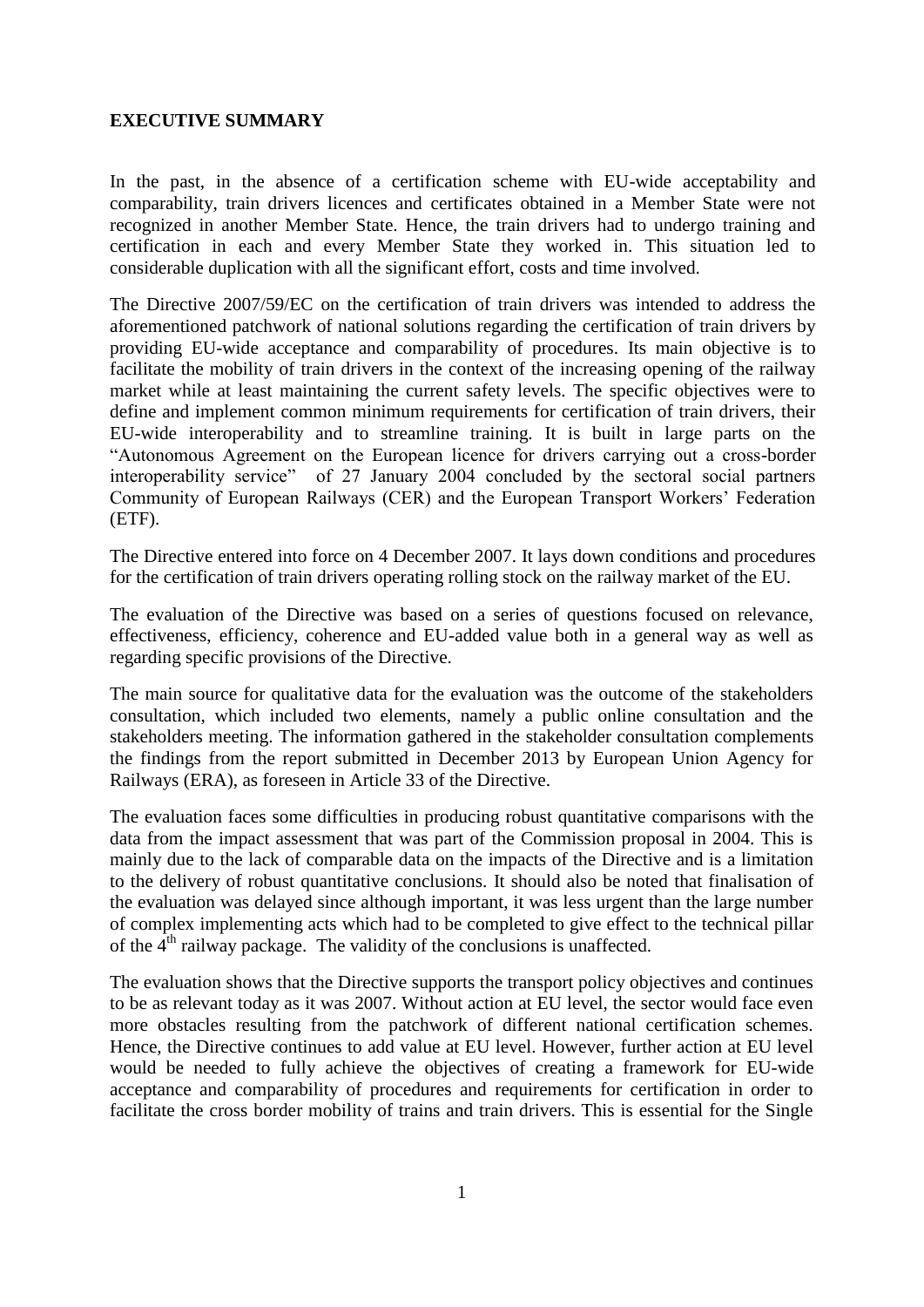European Rail Area to finally materialise and rail to contribute its share to the Green Deal objectives of making transport more sustainable.

The operational objectives of the Directive continue to be relevant. Overall, the Directive led to a certain degree of harmonisation and consistency in the requirements for licences and complementary certificates by setting minimum requirements. Therefore, the Directive solved to some extent the problem of fragmentation regarding the licences and certificates of train drivers, by setting a common framework for certification, training and monitoring of train drivers. The objective of developing and implementing operational rules harmonised at European level is still very relevant, for providing flexibility and interoperability in crossborder operations, and hence overcoming operational difficulties in cross-border services.

However, incoherencies in interpreting the Directive seem to be leading to contradictory standards at national level that affect the interoperability of licences and the training results of drivers. Further, unclear responsibilities and task allocation among the actors involved in the certification scheme has an impact on achieving the objective of developing and implementing harmonised rules with a benefit to the whole of the EU train driver market.

The evaluation confirms that the Directive was effective in contributing to enhancing and facilitating the mobility of the train drivers as well as easing, for the employer, the assignment of train drivers to operations in various Member States. The EU-wide validity of the licence has a positive impact on assigning train drivers to operations in various Member States. However, this impact is limited because the licence covers only a minimum of the level of skills and qualifications; most skills are required for the complementary certificate (valid only on specific infrastructure/rolling stock). The certificate part of the Directive has a limited impact on EU-wide interoperability of train drivers since an important part covers the safety and operational rules, which are national and/or depend on the Infrastructure Manager. The evaluation showed that there is significant margin for further improving the effectiveness of the Directive, owing to the fact that some of its provisions are outdated, its language is sometimes ambiguous, and its scope might need adjustment.

On efficiency, the estimations on costs and benefits made in the Impact Assessment of the Directive could not be verified during the evaluation due to the lack of reliable figures on real costs and benefits. This indicates the need for better data collection in the future. Moreover, in the absence of conclusive estimates on the sector costs and with no access to concrete information and statistics it was difficult to estimate benefits and costs. However, even though no robust evidence with regard to the costs and benefits of the Directive is available, inconsistent implementation by Member States could have led to efficiency losses. With regard to the costs incurred, it has to be taken into account that the certification scheme based on the Directive replaced national certification schemes already in place. Therefore, older requirements and procedures were updated and/or changed according to the Directive and hence, some of the costs incurred are one-off costs due to adaptation of national certification schemes to the requirements of the Directive.

The Directive is in general terms still coherent with the overarching priorities of EU transport policy but updates are required to increase relevance and efficiency through immediate and undistorted implementation of its requirements underpinning a European transport system that remains safe, reliable and affordable while becoming more sustainable and efficient, including less costly. As regards the coherence with other pieces of EU legislation, no obvious contradictions could be observed. However, the Directive does not reflect the evolution since